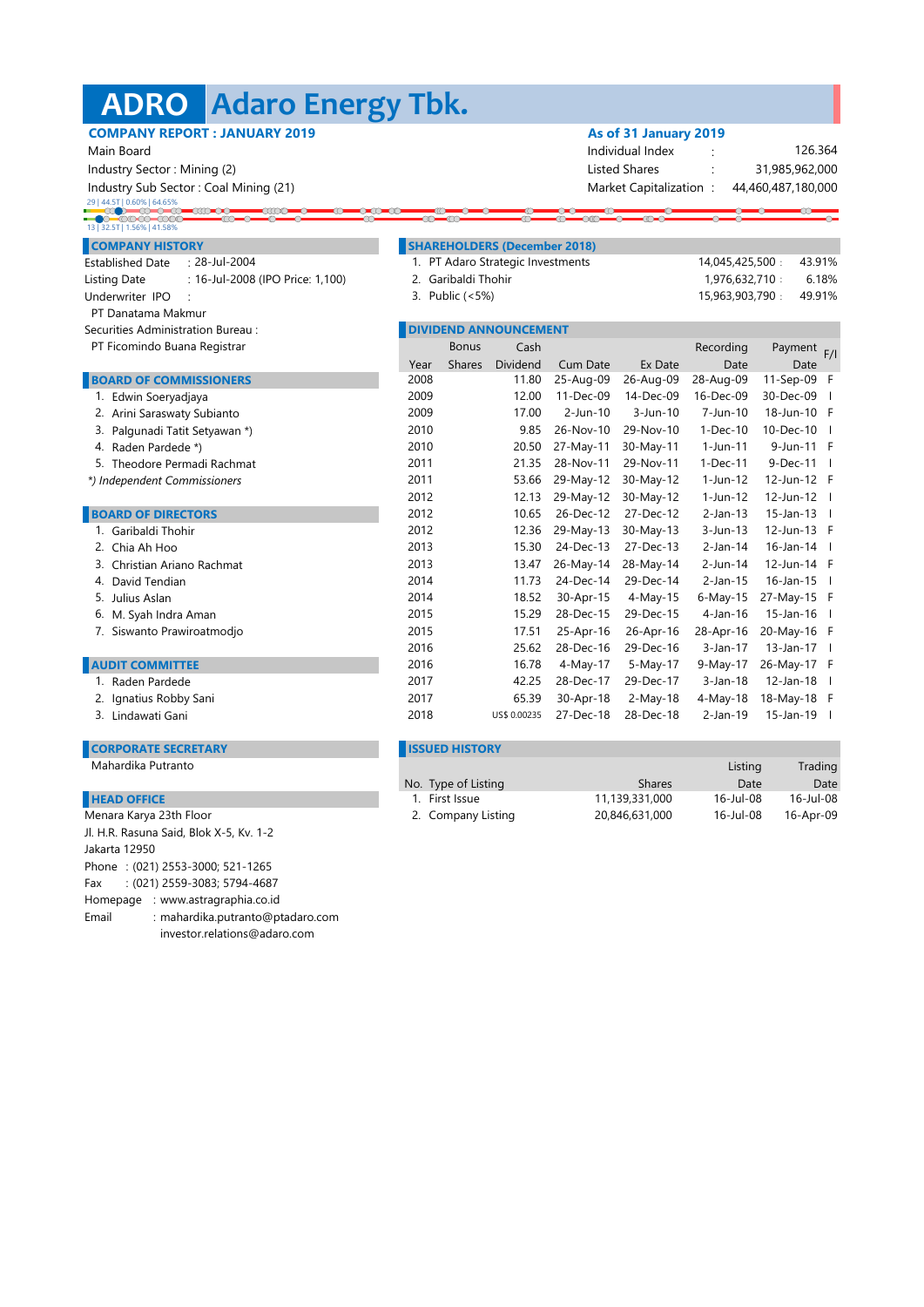## **Adaro Energy Tbk. ADRO**





| <b>SHARES TRADED</b> | 2015   | 2016    | 2017   | 2018    | Jan-19 |
|----------------------|--------|---------|--------|---------|--------|
| Volume (Million Sh.) | 11,977 | 15,197  | 8,996  | 17,890  | 1,979  |
| Value (Billion Rp)   | 9,198  | 15,784  | 15,733 | 33,372  | 2,768  |
| Frequency (Thou. X)  | 647    | 916     | 863    | 1.426   | 169    |
| Days                 | 244    | 246     | 238    | 240     | 22     |
| Price (Rupiah)       |        |         |        |         |        |
| High                 | 1,050  | 1.770   | 1,995  | 2,650   | 1,510  |
| Low                  | 441    | 437     | 1,395  | 1,215   | 1,215  |
| Close                | 515    | 1.695   | 1.860  | 1.215   | 1,390  |
| $Close*$             | 515    | 1.695   | 1.860  | 1.215   | 1,390  |
| PER(X)               | 7.83   | 14.96   | 9.09   | 6.24    | 7.14   |
| PER Industry (X)     | 0.60   | $-4.41$ | 6.26   | $-1.03$ | 0.14   |
| PBV (X)              | 0.36   | 1.18    | 1.07   | 0.60    | 0.69   |
|                      |        |         |        |         |        |

 **TRADING ACTIVITIES** High Low Close Day 1,035 935 950 Month 19 20 20 22 16 21  $22$ 22 19 Dec-18 1,900 1,610 2,460,455 21 21 Mar-15 Feb-15 Aug-18 1,510 23 Jul-15 Aug-15 18 22 21 2,420 19 1,215 Sep-18 1,650 1,900 May-18 1,980 1,575 1,885 184,766 3,004,149 5,295,149 20 21 1,480,225 2,793,338 2,030 1,780 1,865 108,150 1,200,626 2,289,862 1,980 1,690 1,905 136,665 13 Jul-18 1,650 Dec-17 1,905 1,695 1,860 61,672 708,242 1,281,650 18 Nov-17 1,925 1,680 1,700 87,243 1,930 1,630 1,825 80,279 723,828 1,300,512 19 1,358,622 2,445,129 1,935 1,745 1,825 72,586 Jun-17 1,670 1,465 1,580 60,421 531,927 841,432 15 May-17 1,795 1,395 21 Feb-18 Jan-18 2,650 1,810 2,450 112,333 1,644,802 3,661,205 22 2,590 2,300 2,350 91,655 1,141,539 2,790,115 1,945 2,130 119,529 1,686,873 3,599,491 22 Sep-17 1,930 1,630 1,825 Mar-17 21 Feb-17 1,755 1,615 1,695 53,483 535,620 910,453 19 Jan-17 535,620 1,845 1,565 1,750 81,339 704,697 1,205,722 1,760 1,655 1,695 73,011 531,367 911,947 Dec-15 940 1,559,369 936,423 409,713 510 789,582 1,330,716 937,416 1,429,528 547,730 560 441 515 437 1,195,084 535 660 525 550 730,274 1,137,115 1,117,884 61,722 1,137,398 1,117,337 May-16 22 655 650 467 595 66,912 22  $21$ 20 19 Nov-16 1,735 1,465 1,530 142,999 1,757,498 2,829,944 22 Oct-16 1,605 1,250 1,585 1,735 1,465 1,530 93,165 142,999 1,770 1,580 1,695 78,919 825,705 1,206,185 1,105 1,205 82,920 1,003,718 705 1,090 860 1,040 57,749 Sep-16 Aug-16 1,200 1,015 1,150 1,240,670 1,799,252 1,863,543 2,829,944 775 800 610 645 78,161 1,000 Apr-15 860 42,790 590 1,385,742 1,314,901 741,787 49,786 490,135 717,704 716,447 686,954 1,400,629 786,360 457,284 72,138 58,960 Nov-15 Oct-15 Sep-15 630 1,770 1,775 61,224 604,434 Dec-16 Mar-16 Feb-16 Jan-16 Jul-17 883,826 1,850 1,565 1,785 69,632 778,160 1,050 925 70,943 990 925 755 760 1,025 940 960 875 Jan-15 Jun-15 835 May-15 53,979 44,264 1,520 1,835 2,290 1,820 1,835 19 44,300 710 515 595 Mar-18 Oct-17 Jun-18 2,130 1,790 40,268 Apr-18 1,207,282 2,086,354 1,195,610 Apr-16 Jun-16 730 1,771,262 730 1,940 82,920 62,752 1,311,115 42,427 525 49,972 770 645 945 Jul-16 655 710 850 540 500 605 1,290 85,576 21 801,156 481,184 591,215 348,594 1,316,804 21 20 21 20 19 1,438,700 1,627,227 21 21 21 1,163,030 21 22 17 771,262 699,543 49,294 992,131 92,405 80,189 81,970 993,960 1,775,250 105,048 22 97,129 41,140 21 835,382 1,554,666 1,125,829  $20$ 80,279 746,680 1,394,964 1,390 169,122 1,978,654 2,768,154 1,650 104,754 964,801 1,677,369 115,627 1,409,973 1,805,976 Oct-18 Nov-18 1,650 1,220 1,285 152,432 1,745,700 1,345 1,215 1,215 Jan-19 1,391,488 2,904,001 152,432 1,113,338 5,295,149 2,070 3,004,149 97,465 1,225,406 2,319,604 1,995 1,805 1,825 1,675 Aug-17  $Arr-17$ (Thou. Sh.) (Million Rp) Volume Value  $(X)$ Closing Price Freq. 454,253 550 835

*\* Adjusted price after corporate action*